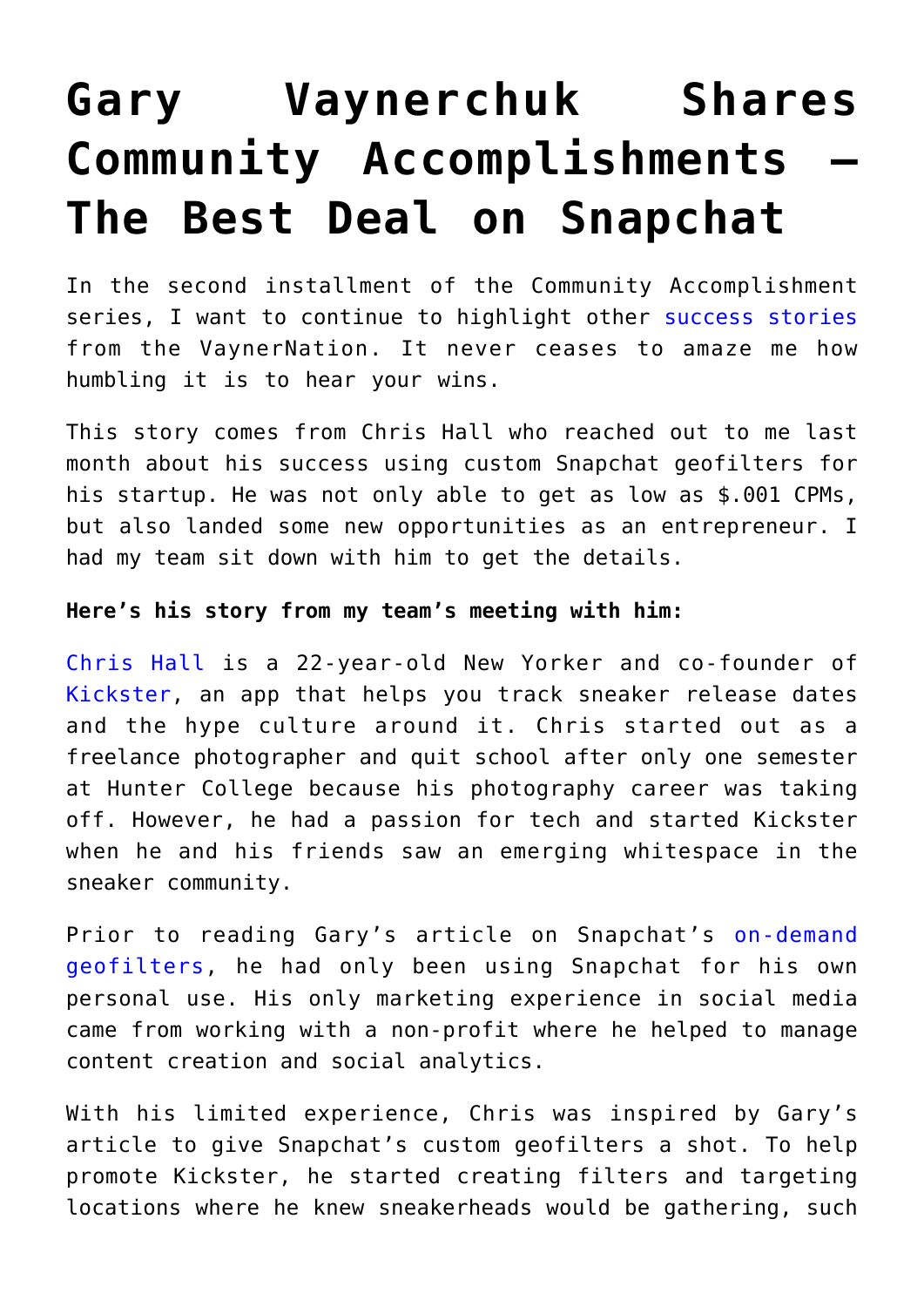as retail stores that were hosting sneaker release events, nightclubs, high schools, and college campuses. His initial tests gave good results, so he continued to deploy them as a tactic to build Kickster's brand.

Around the same time, DJ Khaled, already famous from the music industry and one of the biggest self-proclaimed sneakerheads, continued his meteoric rise by becoming incredibly popular on Snapchat. Taking a note from Gary about the importance of [influencers](https://www.garyvaynerchuk.com/evaluating-the-cost-of-using-an-influencer-in-3-steps/), Chris thought it would be a good idea to target Khaled's events–something he didn't think would be so easy. Chris would religiously watch Khaled's Snapchat Stories to find out what events Khaled would be attending. When Chris found out that Khaled would be at Stadium Goods in NYC for a sneaker event, he seized the opportunity. He made the filter below and paid only \$17.54 to target one street for seven hours.



Those \$17.54 went a long way. Not only was he able to get \$.001 CPMs, but witnessed thousands of Kickster downloads over the next 24 hours (over 10.5 million views of the filter). "It was too good to be true," he told us.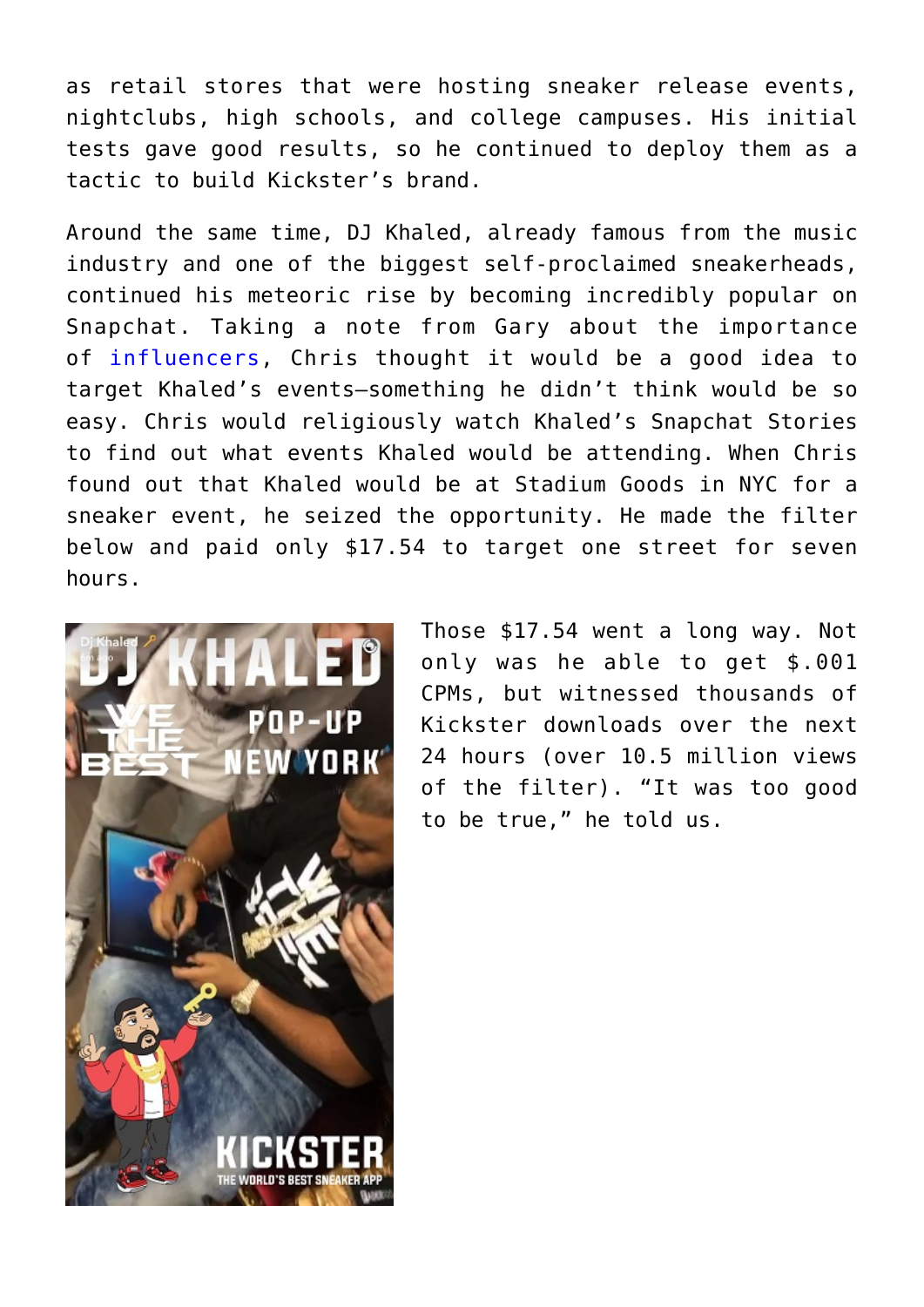Since, Chris has vigilantly followed Khaled's events to find the next geo-location to target his filters. He attributes the high view count to the fact that Khaled ended up using Chris's Kickster filters more often than the official brand-sponsored ones. Most recently he placed Kickster geofilters for Khaled and his fans at Beyonce's Formation Tour. He used the same creative, only changing the name of the city on the filter for each new tour location. Over the course of the tour, Kickster's filters amassed over 95M+ views.

Of course, the benefits weren't just for Kickster. "During the tour, I met someone from Khaled's team at an event," Chris told us. "We started to keep in touch on how I could help them with their filters in the future." And it's not just Khaled's team who noticed. "Kanye's producers found out about what I was doing and contacted me about brainstorming on how I could help their artists." He is now officially creating filters for the entire Saint Pablo tour after-parties. Chris is currently collaborating with with other A-list artists too. His successful campaigns have allowed him to start a side business where he runs similar strategies for other companies in other industries.

For Chris, it all ladders back to Kickster. "Discovering this medium has done a few things for me: It completely solidified Kickster as the leader in sneaker apps. Everywhere I go, people know us from the filters at Kanye's/Beyonce's/Khaled's events."

"I just can't believe Snapchat even lets people do this. I'm getting millions of views off of a filter that costs only a few dollars to place." Chris has noticed, however, that Snapchat has raised its prices to target geofilters on stadiums. He used to get 21.6M views at Citi Field for less than \$150. Now, it's a \$2,000 minimum. It just proves that it's advantageous to be a first mover.

Chris is continuing to use Snapchat custom geofilters to grow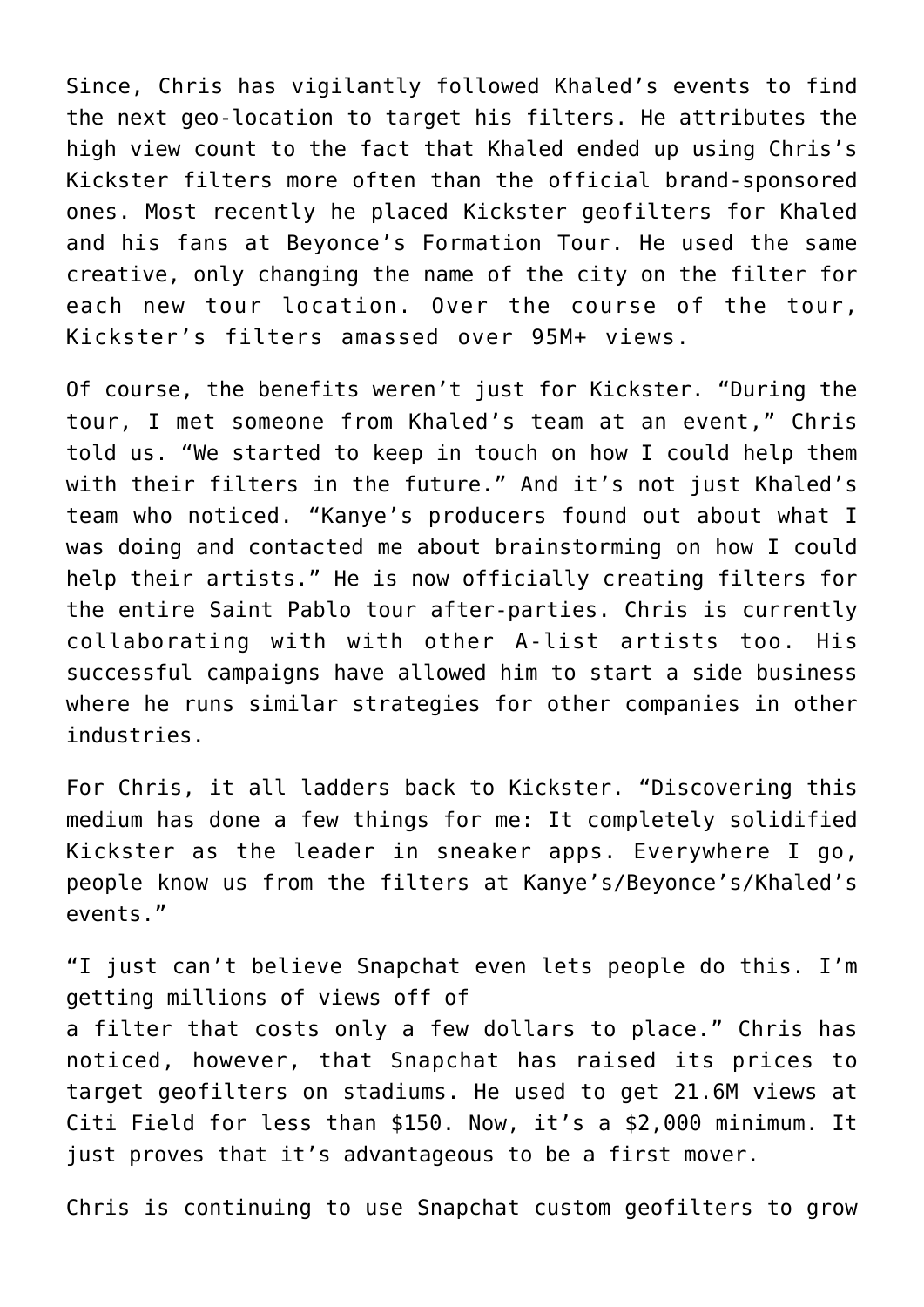Kickster's brand. Kickster currently has over 200,000 downloads in the Apple App store.

## **If you enjoyed the story, read my \$.02 below:**

What Chris has done is a great example of two strategies I deploy: (1) attention arbitrage and (2) brand marketing over sales.

A lot of times I talk about "attention arbitrage" as a platform, whether it's email marketing, Google Adwords, YouTube, Twitter, Facebook video, or Snapchat. But within every platform, there are always new moves inside of it.

What does this mean?

 $\blacksquare$  Tweet  $\lightharpoonup$ 

## **EVEN IF YOU'RE NOT A FIRST MOVER ON A PLATFORM, YOU CAN BE A FIRST MOVER ON A NEW FEATURE.**

Snapchat offering on-demand geofilters is an example where you can easily get a first mover advantage. For the people who weren't on Snapchat last year and think they missed out, they could have been the first to move on this feature. There are always going to be new feature builds on these platforms that will allow people to be first movers.

Think about real estate when people buy up entire neighborhoods before they become hot. There are a lot of people who think they might have missed out making money on Manhattan real estate, but they were the first to make money on that property they bought in Dumbo, Brooklyn.

This is also a very good example of branding and marketing over sales. Too many of you are not excited about Snapchat filters because it's not something that's clickable and